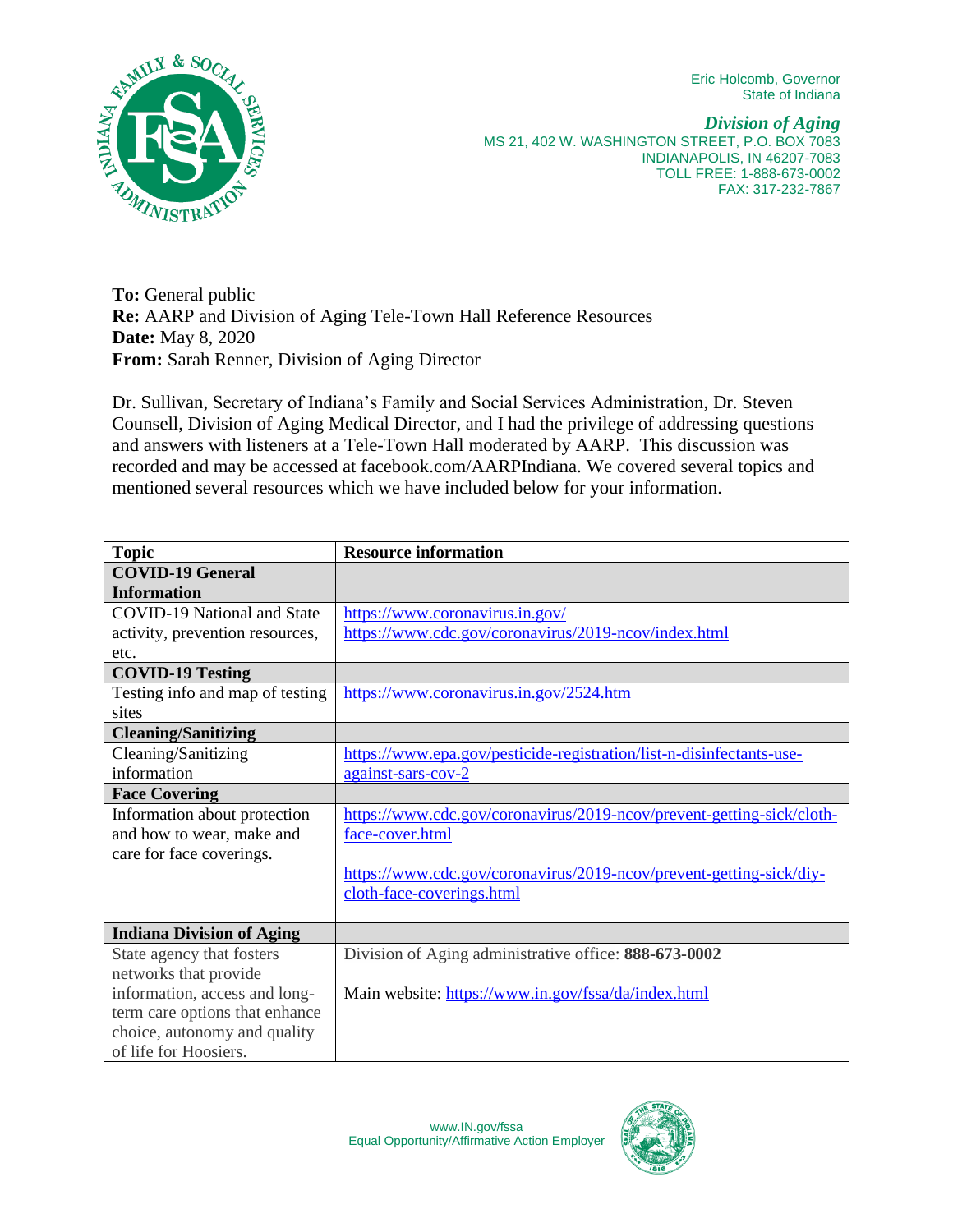| <b>Area Agencies on Aging</b>                               |                                                                                                                 |
|-------------------------------------------------------------|-----------------------------------------------------------------------------------------------------------------|
| Programs to assist in helping                               | Contact your local INconnect Alliance network member at 800-713-                                                |
| individuals stay-at-home, age-                              | 9023 or visit www.INconnectAlliance.org                                                                         |
| in-place, and avoid                                         |                                                                                                                 |
| institutionalization are                                    | AAA map for direct local info:                                                                                  |
| available (e.g. Aged &                                      | https://www.in.gov/fssa/files/AAA Map.pdf                                                                       |
| Disabled and Traumatic Brain                                |                                                                                                                 |
| Injury Medicaid Waivers,                                    |                                                                                                                 |
| <b>CHOICE, Older American Act</b>                           |                                                                                                                 |
| programs, etc.).                                            |                                                                                                                 |
| <b>Adult Protective Services</b>                            |                                                                                                                 |
| Contact APS if you suspect                                  | State hotline 800-992-6978                                                                                      |
| that an adult, who is                                       |                                                                                                                 |
| incapacitated physically or                                 | File a report:                                                                                                  |
| mentally, is in danger of abuse,                            | https://ddrsprovider.fssa.in.gov/APSOnlineReporting                                                             |
| neglect, or exploitation.                                   |                                                                                                                 |
|                                                             | APS website: https://www.in.gov/fssa/da/adult-protective-services/                                              |
|                                                             | APS local map: https://www.in.gov/fssa/files/APS_Unit_Map.pdf                                                   |
| <b>Long-Term Care</b>                                       |                                                                                                                 |
| Ombudsman/                                                  |                                                                                                                 |
| <b>Nursing Facility Advocacy</b>                            |                                                                                                                 |
| If you or a resident within a                               | Long-Term Care Ombudsman Program                                                                                |
| nursing home, licensed                                      | https://www.in.gov/ombudsman/long-term-care-ombudsman/overview/                                                 |
| assisted living facility, or other                          |                                                                                                                 |
| licensed residential care                                   | Contact the State Ombudsman Information/Complaint line at 800-622-                                              |
| facility need an advocate to                                | 4484 or 317-232-7134. You may also send an email to                                                             |
| assist with a complaint or                                  | LongTermCareOmbudsman@ombudsman.IN.gov                                                                          |
| resolve an issue.                                           |                                                                                                                 |
|                                                             | Local Long-Term Care Ombudsman map:                                                                             |
|                                                             | https://www.in.gov/ombudsman/files/LTC_Ombudsman_Map.pdf                                                        |
| Nursing facility COVID                                      | Email: FamilyOutreach@isdh.in.gov                                                                               |
| reporting inquiry/complaints                                |                                                                                                                 |
| <b>Be Well Indiana</b>                                      |                                                                                                                 |
| Information and resources                                   | https://bewellindiana.com/                                                                                      |
| compiled by the Indiana                                     |                                                                                                                 |
| Division of Mental Health and                               |                                                                                                                 |
| Addiction designed to help                                  |                                                                                                                 |
| Hoosiers stay connected and                                 |                                                                                                                 |
| maintain their well-being.                                  |                                                                                                                 |
| <b>COVID-19 Stakeholder</b>                                 |                                                                                                                 |
| <b>Guidance</b>                                             |                                                                                                                 |
| FSSA issued news and update                                 | Family and Social Services Administration (FSSA)                                                                |
| guidance to program partners                                | https://www.in.gov/fssa/fssa-guidance-for-various-programs-and-                                                 |
| and stakeholders regarding                                  | stakeholders-regarding-covid-19/                                                                                |
| many of the programs it                                     |                                                                                                                 |
| oversees as our state responds<br>to the COVID-19 pandemic. | Division of Aging https://www.in.gov/fssa/covid-19-coronavirus-<br>guidance-for-division-of-aging-stakeholders/ |
|                                                             |                                                                                                                 |